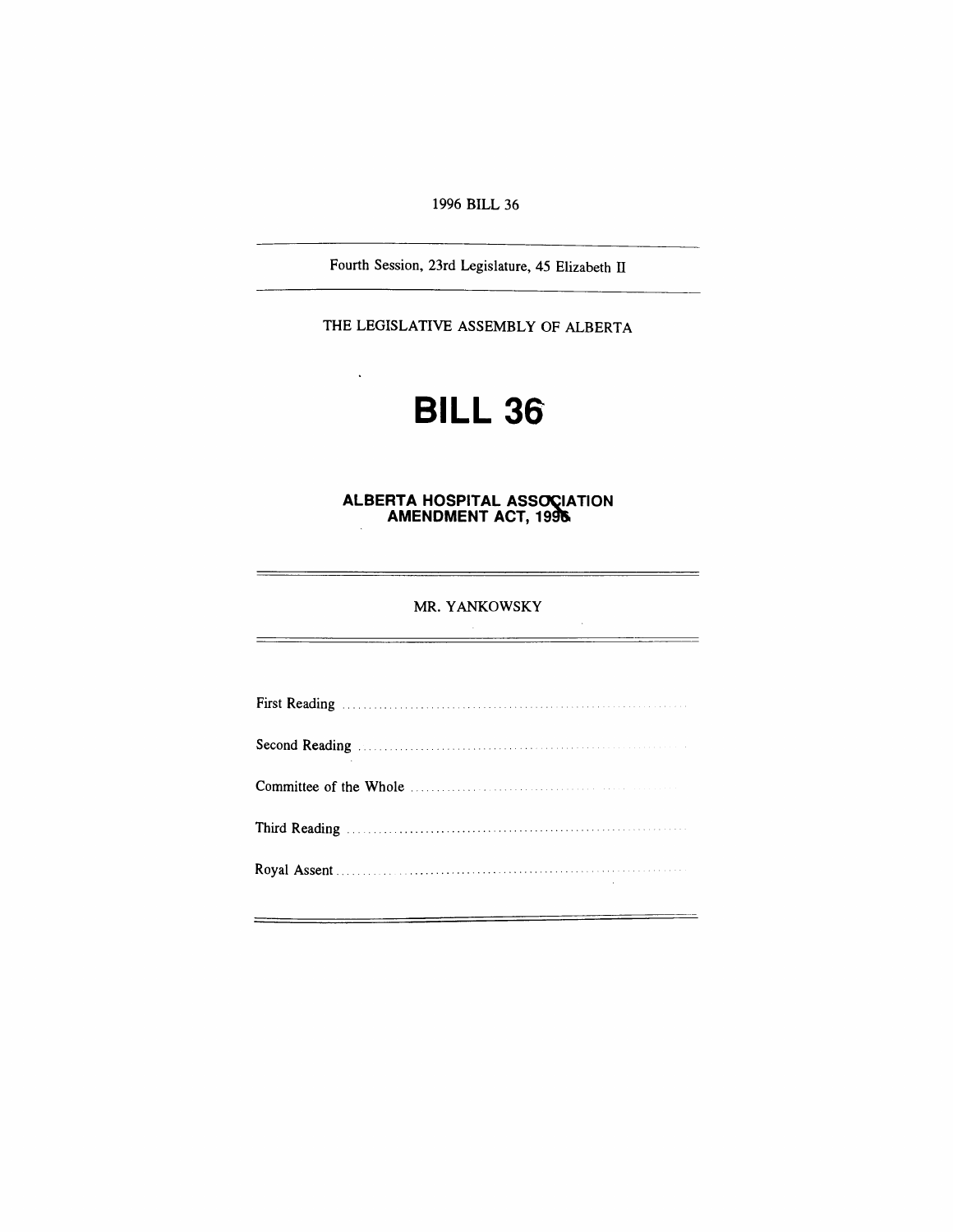*Bill 36 Mr. Yankowsky*

## *BILL 36*

*1996*

## *ALBERTA HOSPITAL ASSOCIATION AMENDMENT ACT, 1996*

*(Assented to , 1996)*

*HER MAJESTY, by and with the advice and consent of the Legislative Assembly of Alberta, enacts as follows:*

*Amends SA 1981 cA-29.1 1 The Alberta Hospital Association Act is amended by this Act.*

> *2 The title and chapter number of the Act are repealed and the following is substituted:*

## *PROVINCIAL HEALTH AUTHORITIES OF ALBERTA ACT*

## *CHAPTER P-21.2*

- *3 Section <sup>1</sup> is amended*
	- *(a) by repealing clause (a);*
	- *(b) by adding the following after clause (b):*
		- *(b.1) "PHAA" means the Provincial Health Authorities of Alberta;*
	- *(c) by repealing clause (c).*
- *4 Section 2 is repealed and the following is substituted:*

*Association continued as PHAA*

*2 The Alberta Hospital Association is continued as a corporation with the name "Provincial Health Authorities of Alberta", consisting of the persons who are its members from time to time.*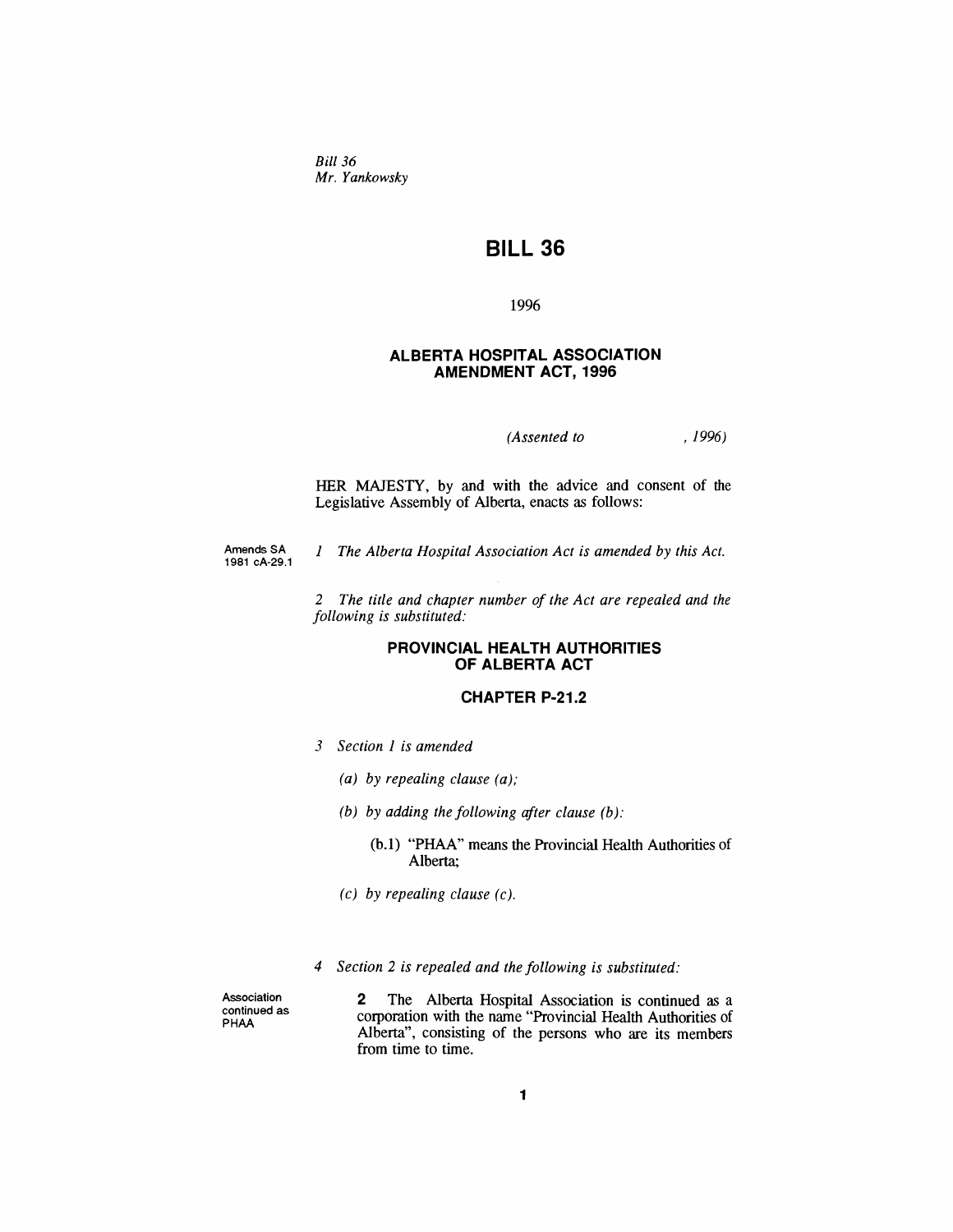## *Explanatory Notes*

- *<sup>1</sup> Amends chapter A-29.1 of the Statutes of Alberta, 1981.*
- *2 Title of Act changed.*

## *3 Section <sup>1</sup> presently reads:*

- *1 In this Act,*
	- *(a) "Association" means the Alberta Hospital Association;*
	- *(b) "hospital" includes a nursing home;*
	- *(c) "other health care services" includes drugs, medications, supplies and appliances related to health care;*
	- *(d) "Plan" means the Alberta Blue Cross Plan.*
- *4 Section 2 presently reads:*

*2 The Alberta Hospital Association is continued as a corporation consisting of the persons who are its members from time to time.*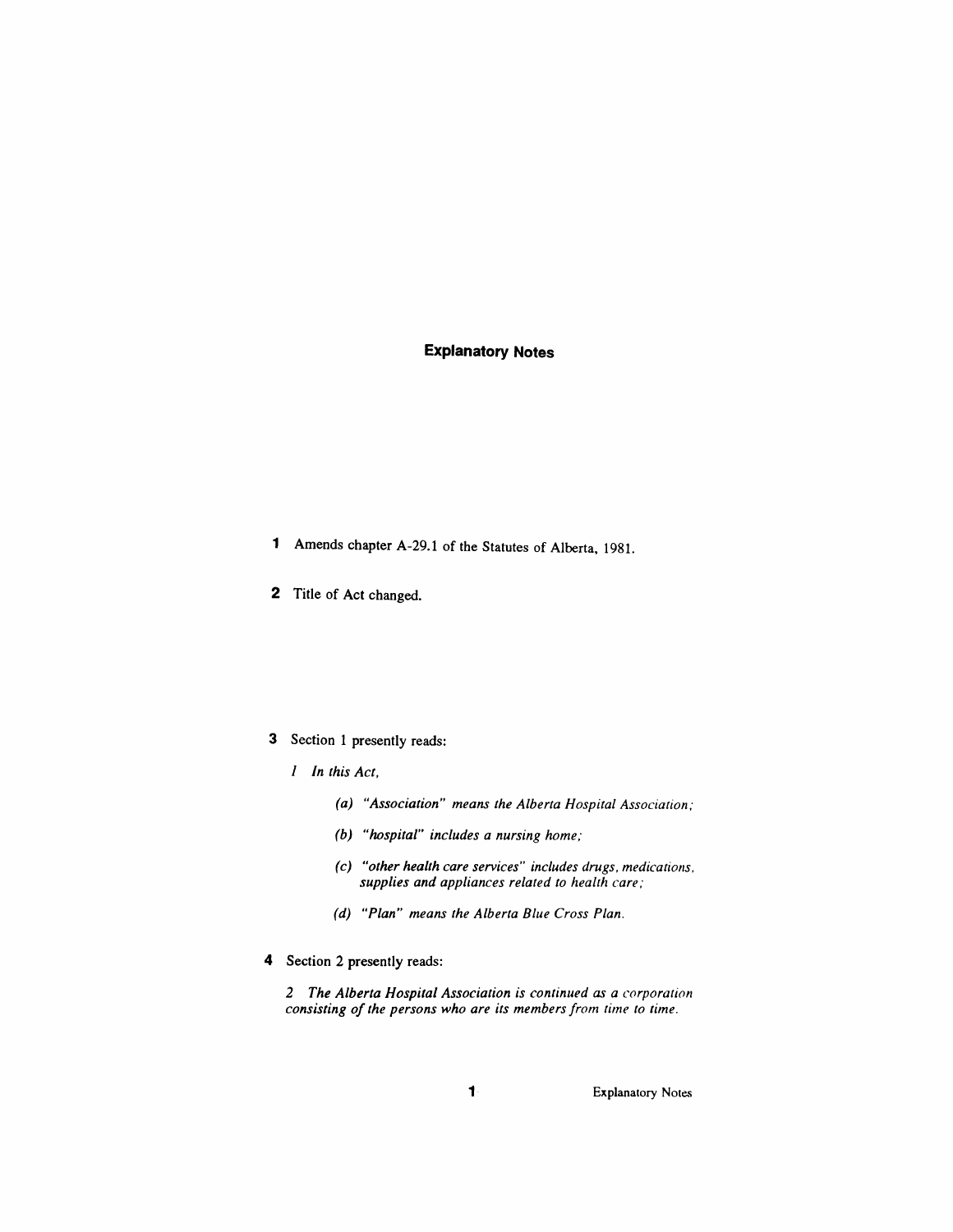*5 Sections 3 and 4 are amended by striking out "Association" and substituting "PHAA".*

*6 Section 5 is repealed and the following is substituted:*

*Use of profits by PHAA*

*5 The business and affairs of the PHAA shall be carried on without the purpose of gain for its members and, subject to section 10, any profits shall be used for the purposes of*

- *(a) encouraging and assisting members of the PHAA to provide health services of high quality;*
- *(b) fostering and promoting the concept of local authority and control over the provision of health services;*
- *(c) studying, considering and discussing all matters relevant to, and distributing information and advice to, members of the PHAA concerning*
	- *(i) the planning, construction and equipping of health care facilities,*
	- *(ii) the organization, management and administration of health care facilities,*
	- *(iii) the development, maintenance and improvement of standards for health services,*
	- *(iv) the education and training of personnel providing health services,*
	- *(v) any other matter related to public health, and*
	- *(vi) any other acts incidental to or in conjunction with the operation of the Plan;*
- *(d) representing members of the PHAA in discussions and negotiations with governments and government agencies and with organizations that are engaged in providing or are otherwise interested in the provision of health services;*
- *(e) regulating and promoting sound labour relations on behalf of the members of the PHAA and their employees or agents of their employees;*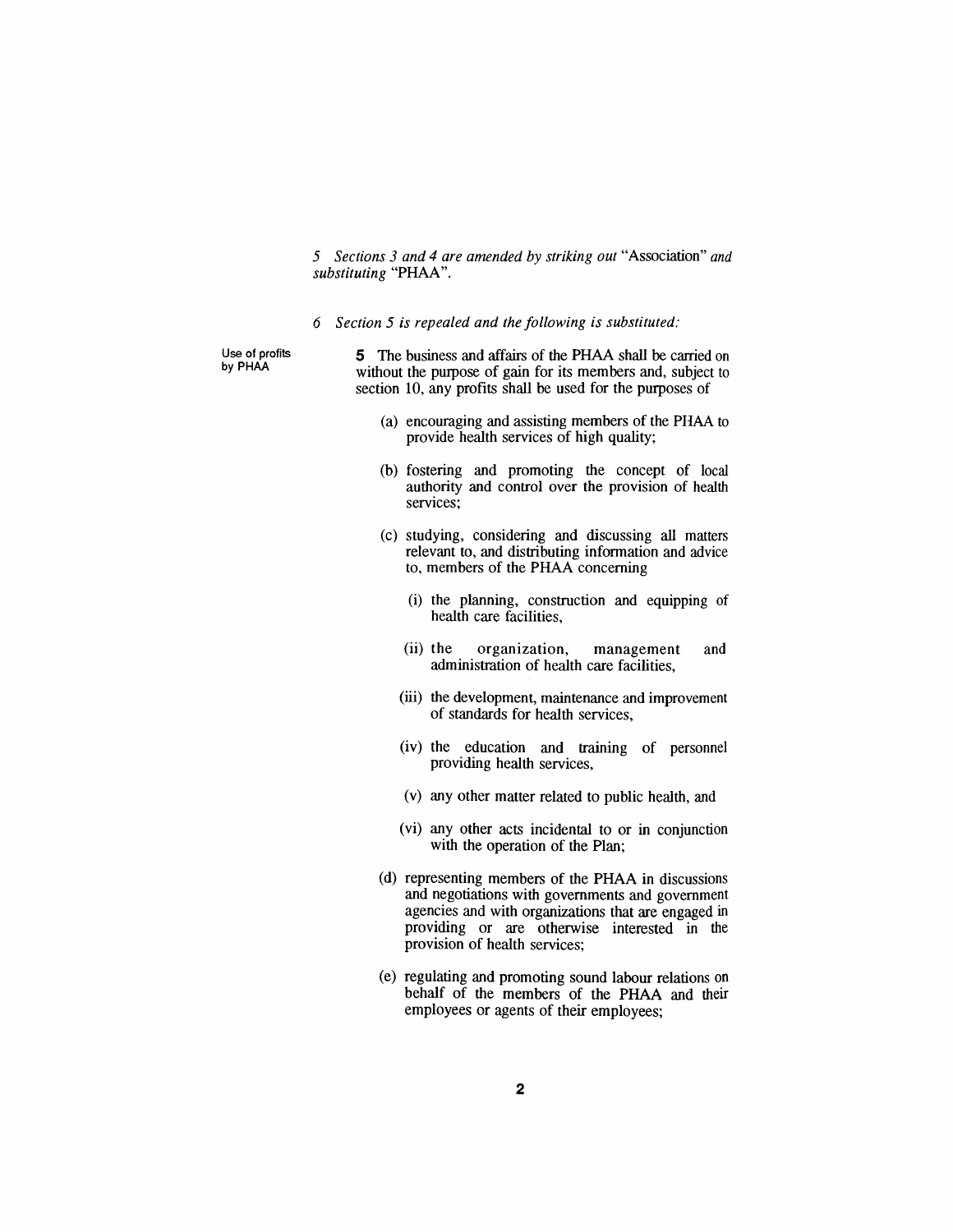*5 Consequential to name change.*

#### *6 Section 5 presently reads:*

*5 The business and affairs of the Association shall be carried on without the purpose of gain for its members and, subject to sections 10 and 10.1, any profits or other accretions shall be used for the purposes of*

- *(a) encouraging and assisting members ofthe Association to provide hospital services of high quality;*
- *(b) fostering and promoting the concept of local authority and control over the provision of hospital services;*
- *(c) studying, considering and discussing all matters relevant to, and distributing information and advice to, members of the Association concerning*
	- *(i) the planning, construction and equipping ofhospitals and other facilities that provide hospital and other health care services,*
	- *(ii) the organization, management and administration of hospital and other health care facilities,*
	- *(iii) the development, maintenance and improvement of standards of hospital and other health care services,*
	- *(iv) the education and training of personnel providing hospital and other health care services,*
	- *(v) any other matter related to public health, and*
	- *(vi) any other act incidental to or in conjunction with the operation of the Plan;*
- *(d) representing members of the Association in discussions and negotiations with governments and government agencies and with organizations that are engaged in providing or are otherwise interested in the provision of hospital and other health care services;*
- *(e) regulating and promoting sound labour relations on behalf of the members of the Association and their employees or agents of their employees;*
- *(f) co-ordinating the activities of members ofthe Association in co-operative or collaborative ventures;*

*2 Explanatory Notes*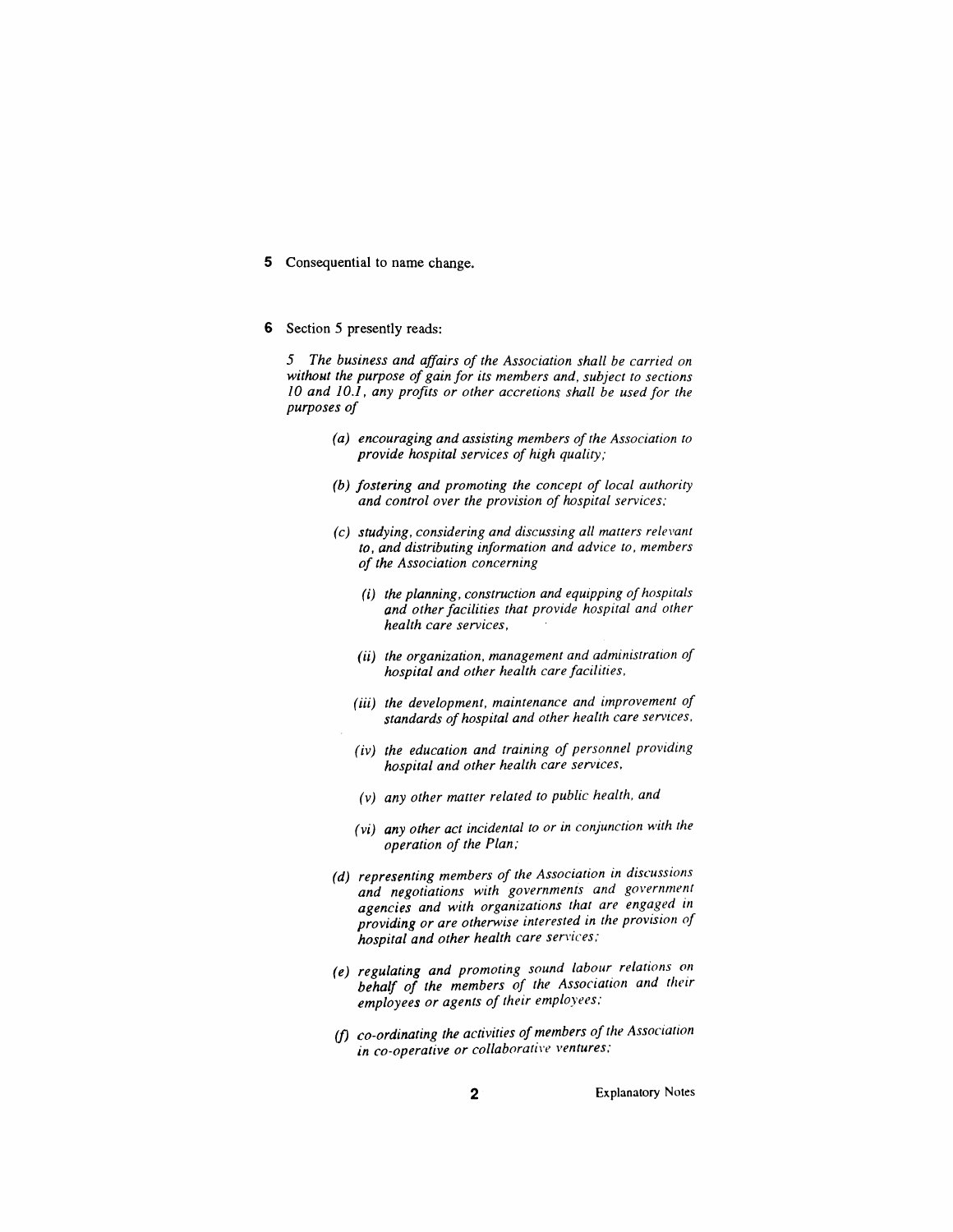- *(f) co-ordinating the activities of members of the PHAA in co-operative or collaborative ventures;*
- *(g) initiating and carrying out projects, plans or programs and operating and furnishing services designed to improve the quality or efficacy of services provided by members of the PHAA that, in the opinion of the PHAA, will contribute to the improvement of the health and well-being of the residents of Alberta.*

*7 Section 6 is amended by striking out "Association" and substituting "PHAA".*

*8 Section 7(1) and (2) are amended by striking out "Association" and substituting "PHAA".*

- *9 Section 8 is amended*
	- *(a) in subsection (1)*
		- *(i) in clauses (a) and (f) by striking out "Association" and substituting "PHAA";*
		- *(ii) by repealing clause (g);*
	- *(b) by repealing subsections (2), (3) and (4).*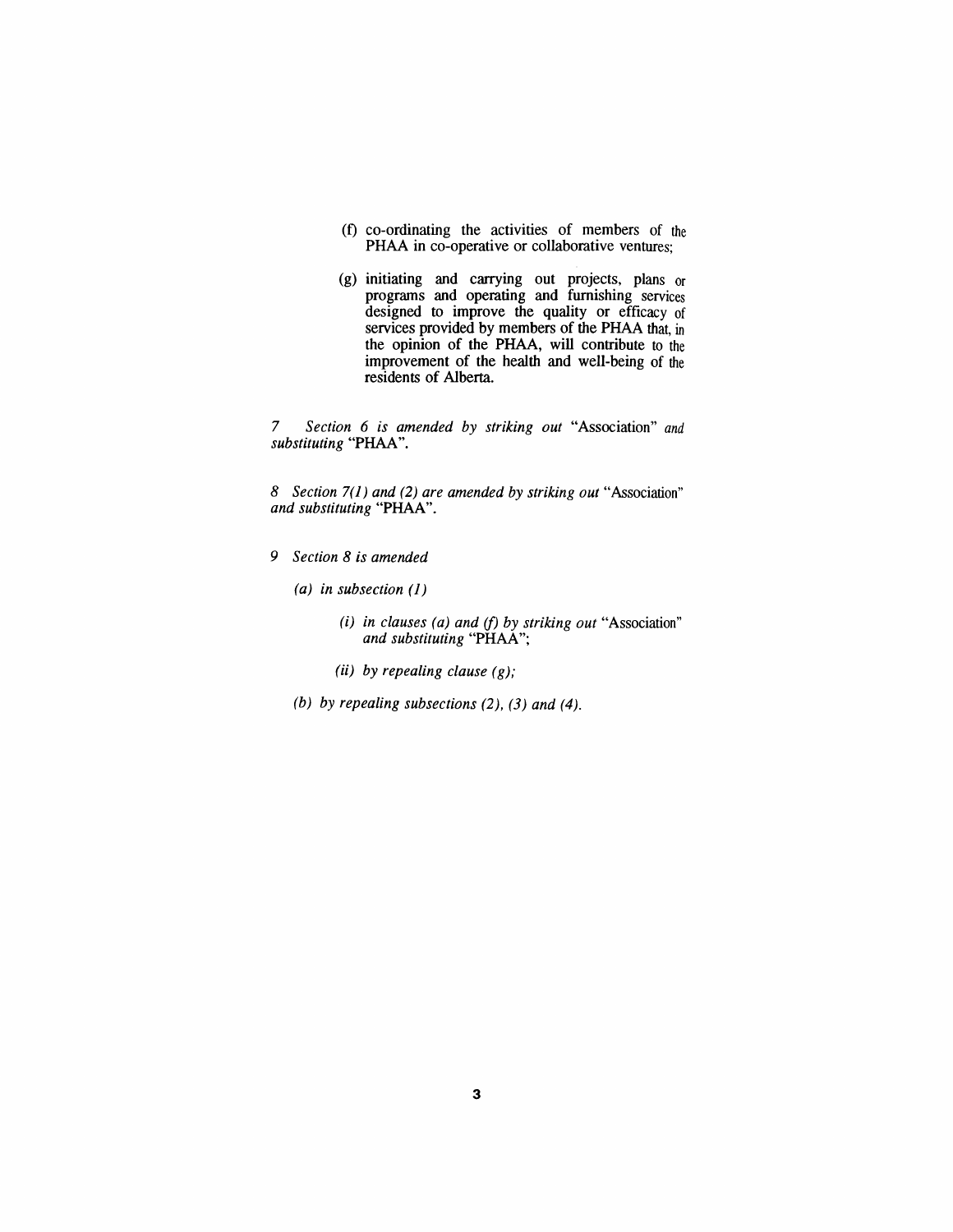*(g) initiating and carrying out projects, plans or programs and operating and furnishing services designed to improve the quality or efficacy of services provided by members of the Association that, in the opinion of the Association, will contribute to the improvement of the health and well-being of the residents ofAlberta.*

- *7 Consequential to change of Association's name.*
- *8 Consequential to change of Association's name.*
- *9 Section 8 presently reads:*
	- *8(1) The Board ofDirectors may make by-laws respecting*
		- *(a) the admission, suspension and exclusion of members of the Association;*
		- *(b) the establishment of different classes of membership and the respective rights, privileges and duties ofmembers of those classes;*
		- *(c) the manner in which membership dues and other fees and assessments shall be fixed;*
		- *(d) the election or appointment of the members of the Board of Directors and of the officers of that Board and their respective rights, powers, privileges and duties;*
		- *(e) the appointment by the Board ofDirectors of committees, and the delegation of any power or duty of the Board to a committee or person, except the power to make by-laws and regulations;*
		- *(f) the calling of meetings of members of the Association and the conduct of business at those meetings;*
		- *(g) the division ofAlberta into regions and the establishment of regional conferences for each region.*
	- *(2) The Board of Directors shall submit every by-law made under this section to the members of the Association*

*3 Explanatory Notes*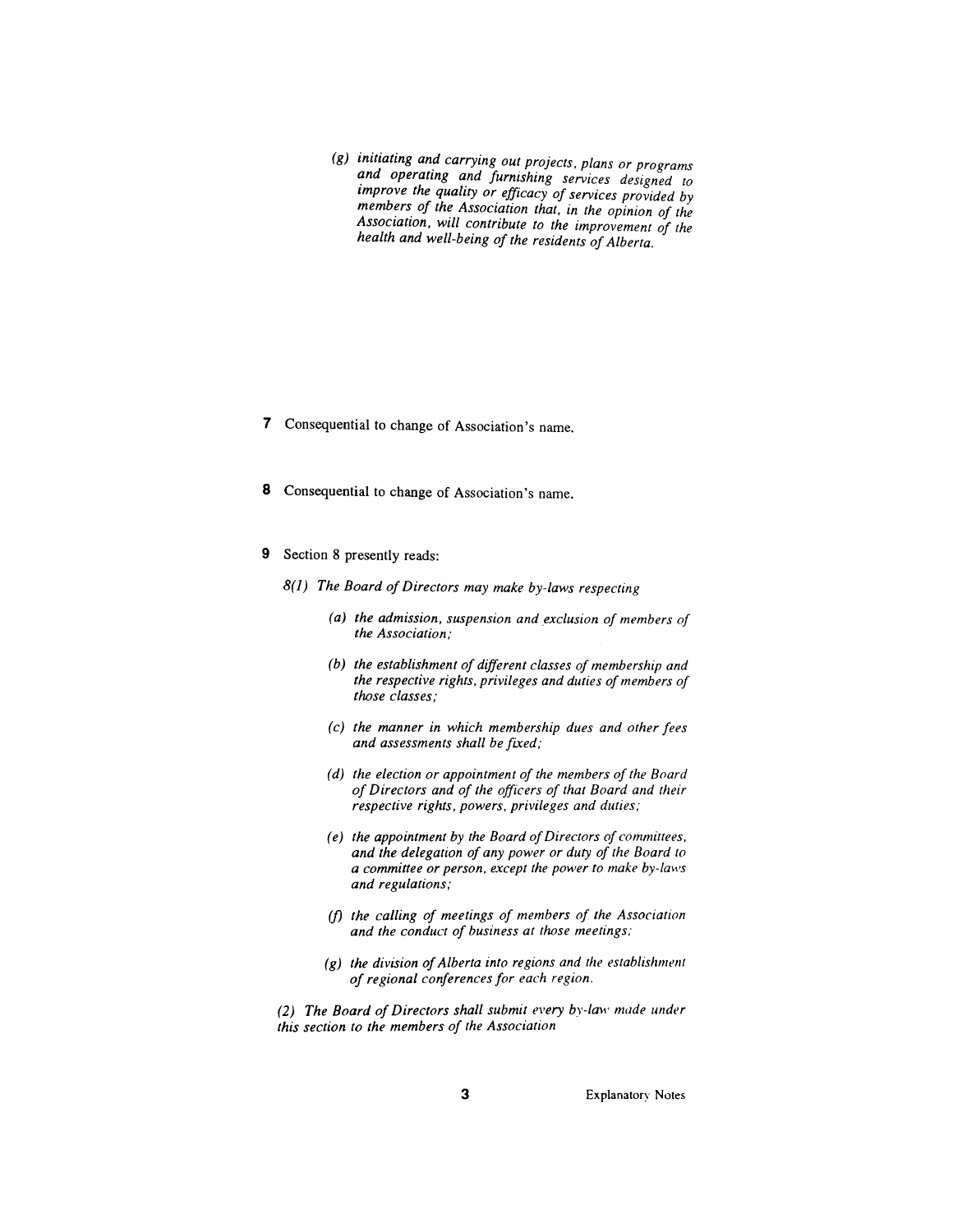*Sections 9 and 10 are amended by striking out "Association wherever it occurs and substituting "PHAA".*

*Section 10.1 is repealed.*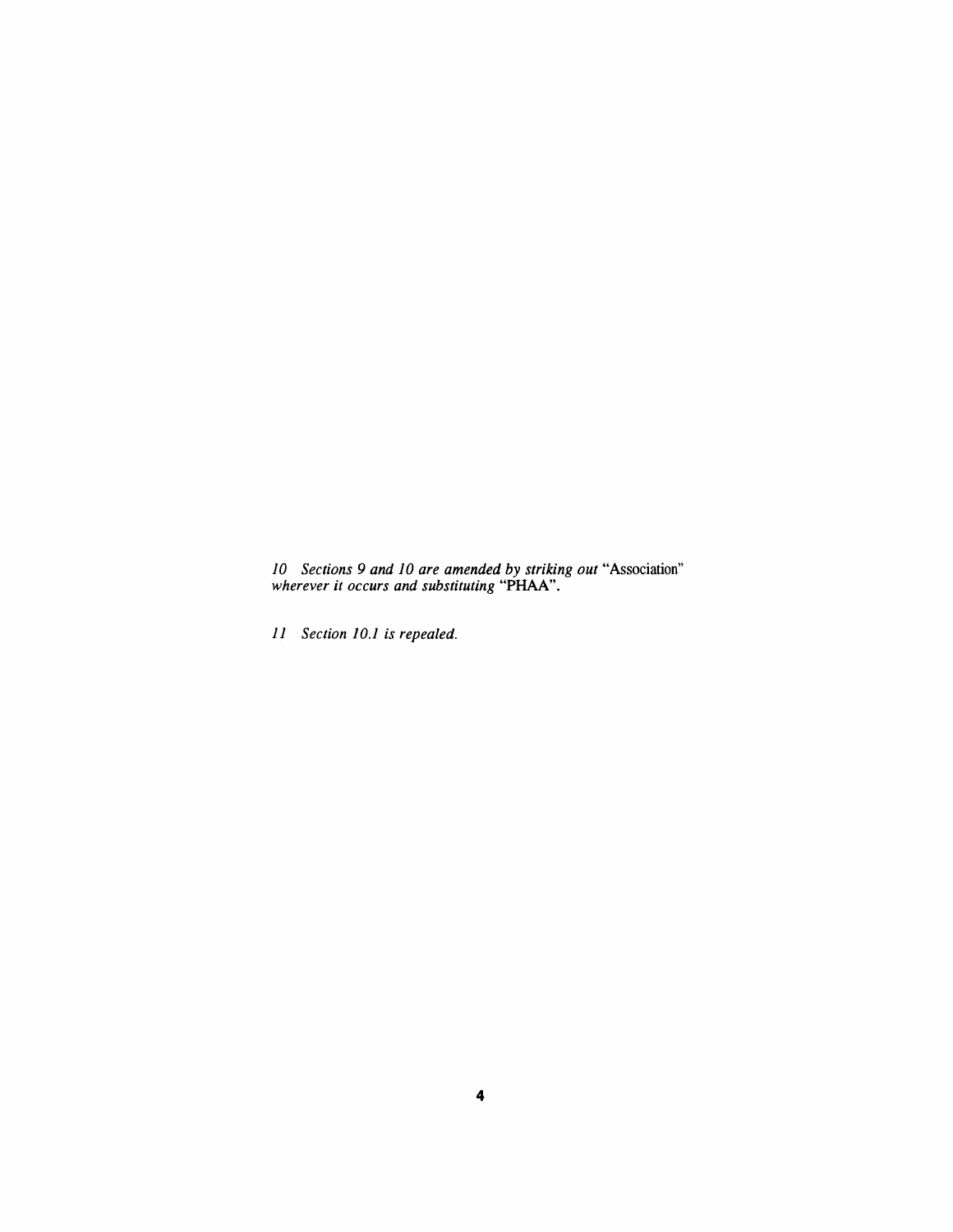- *(a) at the next annual meeting of the members of the Association, or*
- *(b) at a special meeting of the members of the Association called for the purpose of so submitting the by-law and held before the next annual meeting,*

*and the members may, by resolution, confirm, reject or amend the submitted by-law.*

*(3) A by-law is effectivefrom the date ofthe resolution of the Board ofDirectors under subsection (1) until it is confirmed, confirmed as amended or rejected by the members of the Association under subsection (2) or until it ceases to be effective under subsection (4) and, if the by-law is confirmed or confirmed as amended, it continues in effect in the form in which it was confirmed.*

*(4) If a by-law is rejected by the members of the Association, or if the Board of Directors does not submit a by-law as required under subsection (2), the by-law ceases to be effective and no subsequent resolution of the Board of Directors to make a by-law having substantially the same purpose or effect is effective until it is confirmed or confirmed as amended by the members of the Association.*

*10 Consequential to change of Association's name.*

#### *11 Section 10.1 presently reads:*

*10.1(1) In this section, "plan" means the Liability Protective Plan authorized by an agreement under subsection (2).*

*(2) Subject to the approval of the Lieutenant Governor in Council, the Board ofDirectors and the Minister of Health may enter into an agreement to establish a plan to be known as the Liability Protective Plan" for the purpose of indemnifying persons described in the plan against loss or liability for loss in respect of certain risks or perils described in the plan, or to pay money or other things of value on the happening of an event specified in the plan.*

- *(3) The agreement under subsection (2) may provide for*
	- *(a) the establishment of a fundfor the purpose of the plan, and*
	- *(b) the operation, management and administration of the plan.*

*(4) The Lieutenant Governor in Council may make regulations governing any matter in connection with or incidental to matters provided for in the agreement under subsection (2) and not inconsistent with the agreement.*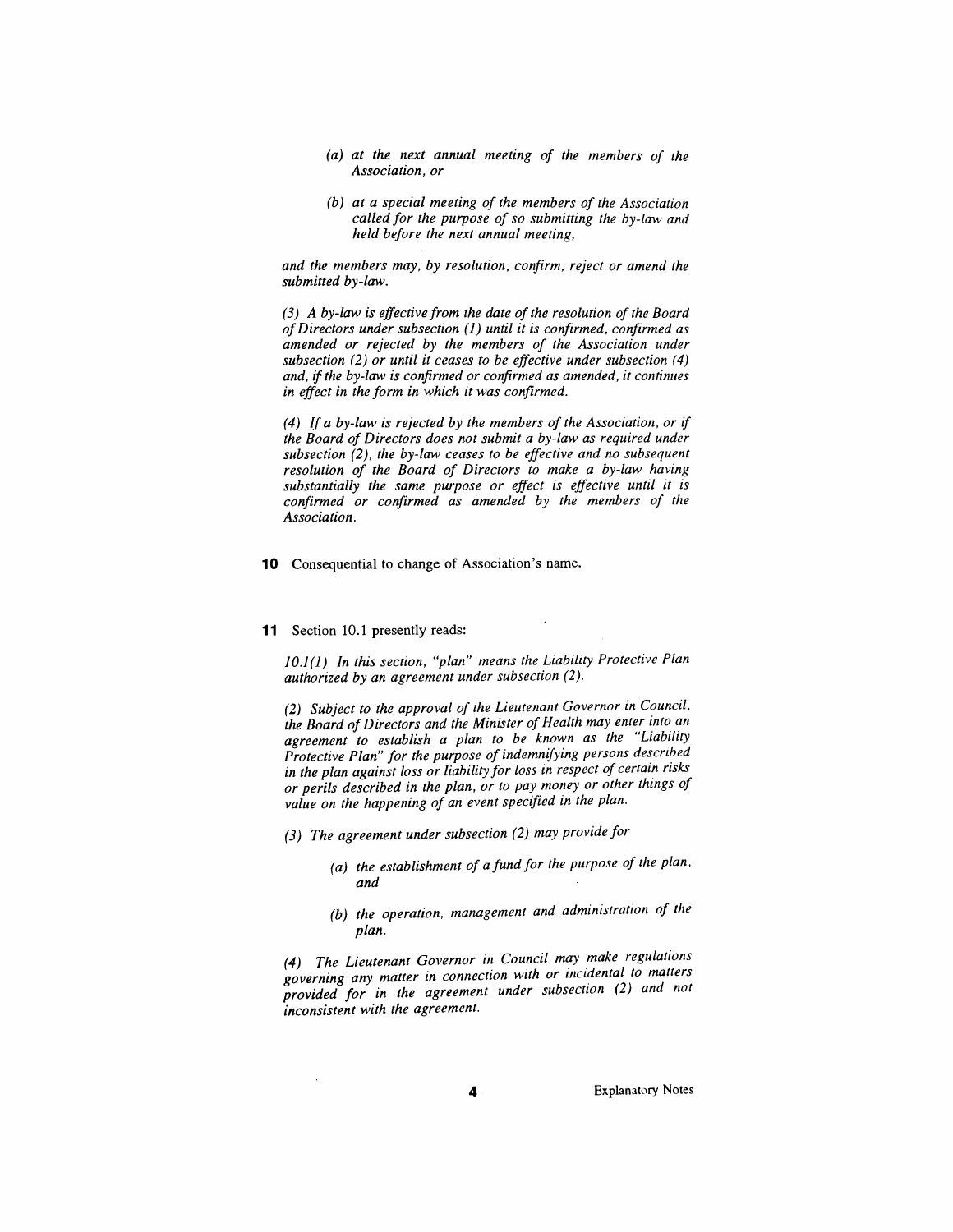### *12(1) In this section,*

- *(a) "Agreement" means the Agreement between Her Majesty the Queen in right of the Province of Alberta as represented by the Minister ofHospitals and Medical Care and the Alberta Hospital Association under section 10.1 of the Alberta Hospital Association Act;*
- *(b) "Plan" means the Liability Protective Plan established under the Agreement;*
- *(c) "Reciprocal" means the Provincial Health Authorities of Alberta Liability Protective Plan Reciprocal licensed as an exchange under Part 15 of the Insurance Act.*

*(2) On the effective date of a licence issued under Part 15 of the Insurance Act in respect of the Reciprocal,*

- *(a) the property, assets, liabilities and obligations of the Plan become the property, assets, liabilities and obligations of the Reciprocal,*
- *(b) the Agreement is terminated, and*
- *(c) all existing liability and potential liability of the Crown under the Agreement is extinguished.*

*(3) Subsection (2) applies regardless of whether the licence was issued before or after the coming into force of this section.*

*(4) The termination of the Agreement and the transfer of the Plan's property, assets, liabilities and obligations to the Reciprocal does not operate so as to trigger the application ofsection 22(3) of the Agreement.*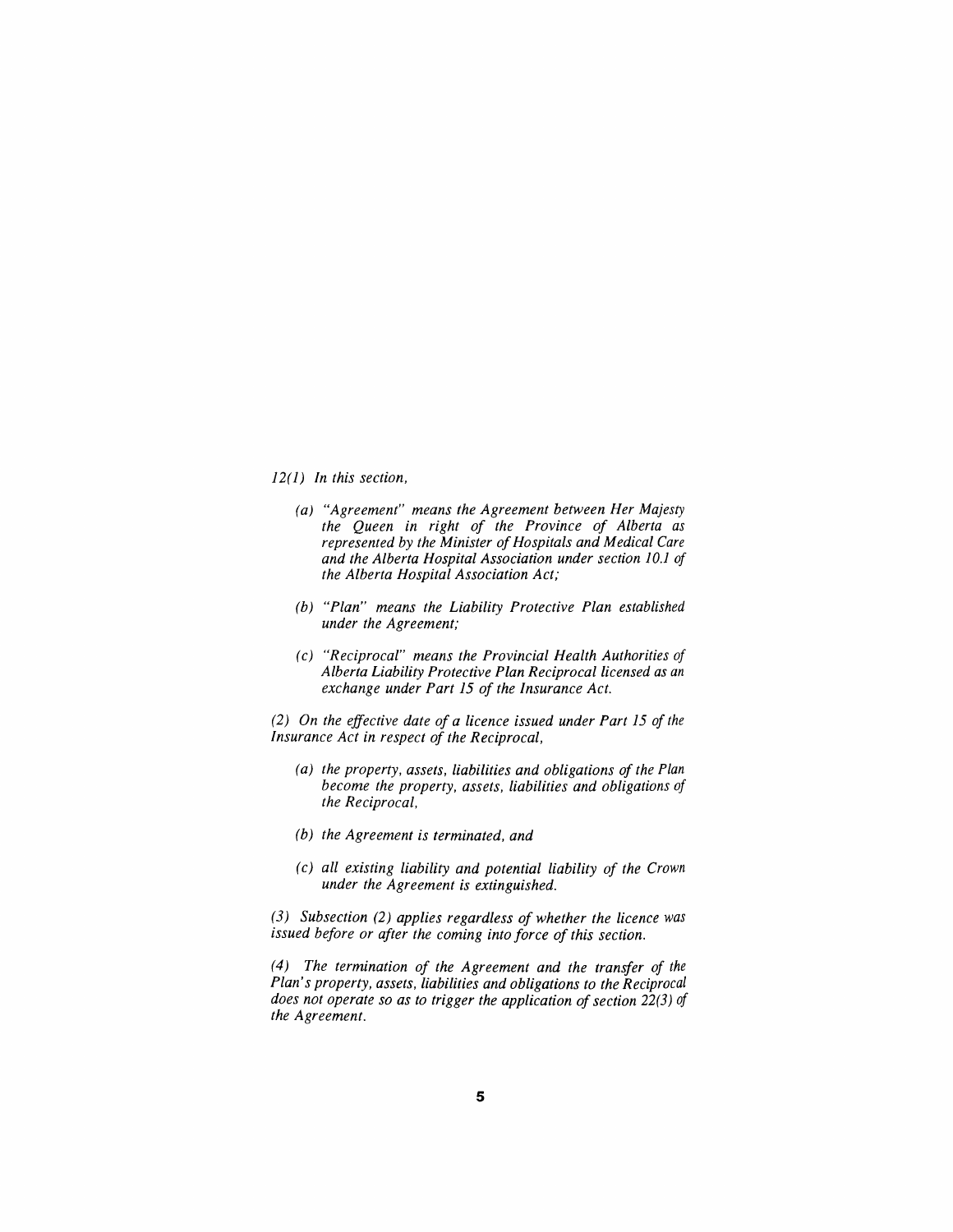*(5) The assets of the Association held in connection with the plan are not subject to attachment in any manner except under a judgment obtained on a claim arising out of the operation of the plan.*

- *(6) Notwithstanding anything in the Insurance Act,*
	- *(a) the Association shall not be deemed to be carrying on the business of insurance, and*
	- *(b) the Insurance Act does not apply to the plan, the Association, the Board ofDirectors, or any person acting on its behalf*

*with respect to any activity relating or incidental to the plan.*

*(7) Nothing in the Insurance Act prevents an insurer from entering into a contract of insurance, reinsurance or excess insurance with the Association with respect to the plan.*

*12 Transitional.*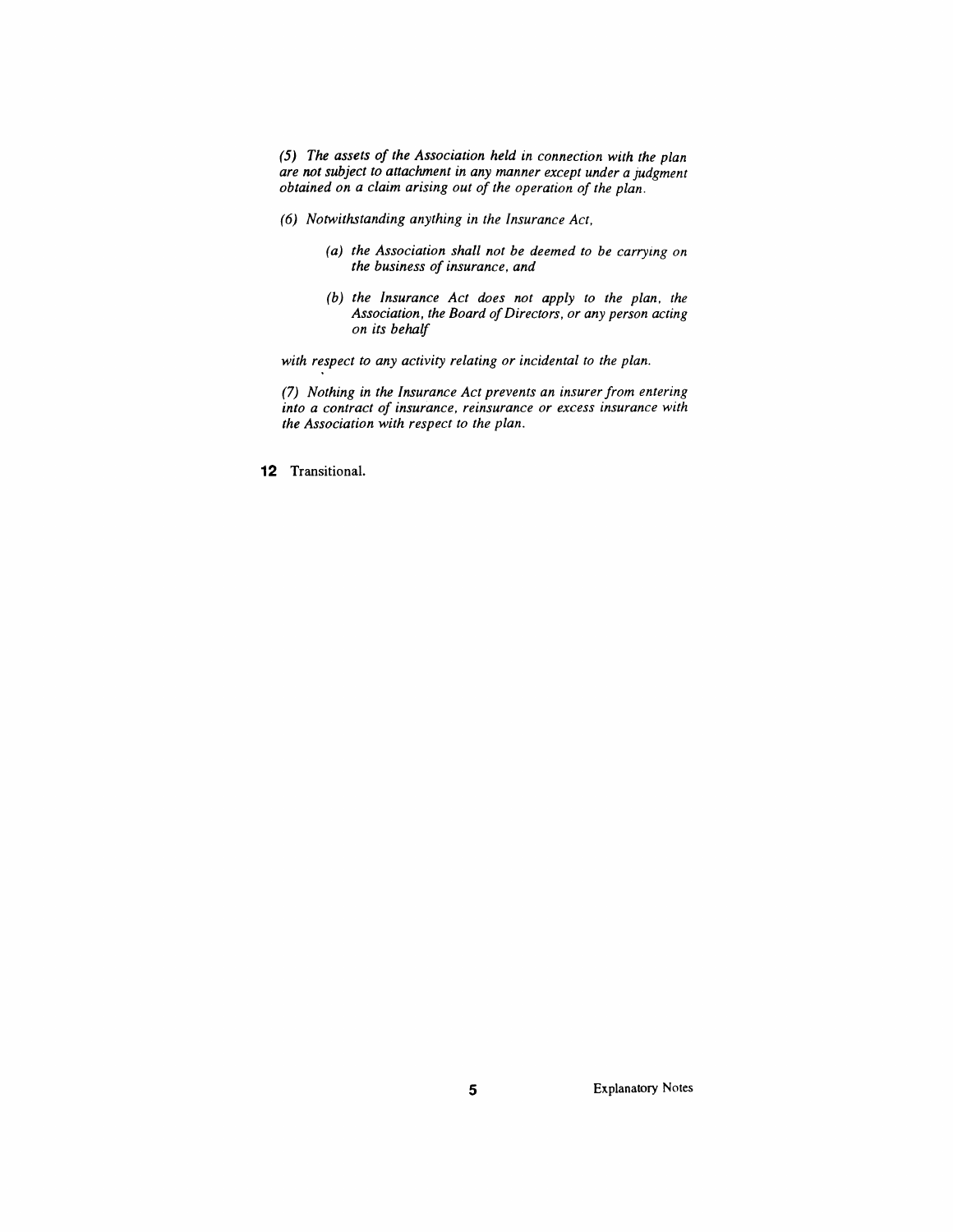- *13(1) The Alberta Health Care Insurance Act is amended*
	- *(a) in sections 1(c) and 17(1)(a)(ii) by striking out "Alberta Hospital Association" and substituting "Provincial Health Authorities of Alberta";*
	- *(b) in section 37(1)*
		- *(i) by striking out "Alberta Hospital Association" and substituting "Provincial Health Authorities of Alberta";*
		- *(ii) in clause (a) by striking out "Blue Cross operated by the Association" and substituting "Provincial Health Authorities of Alberta";*
		- *(iii) in clause (b) by striking out "Association" and substituting "Provincial Health Authorities of Alberta".*

*(2) The following provisions are amended by striking out "Alberta Hospital Association" and substituting "Provincial Health Authorities of Alberta":*

| Act | Section |
|-----|---------|
|     |         |

| Secti |
|-------|
|       |

| Cancer Programs Act           | 91                     |
|-------------------------------|------------------------|
| Health Insurance Premiums Act | 1(c)                   |
| Hospitals Act                 | $26(b)$ and $43(2)(a)$ |
| Mental Health Act             | 17(6)(i)               |
| Nursing Profession Act        | 42(1)(a)               |

*14 This Act comes into force on Proclamation.*